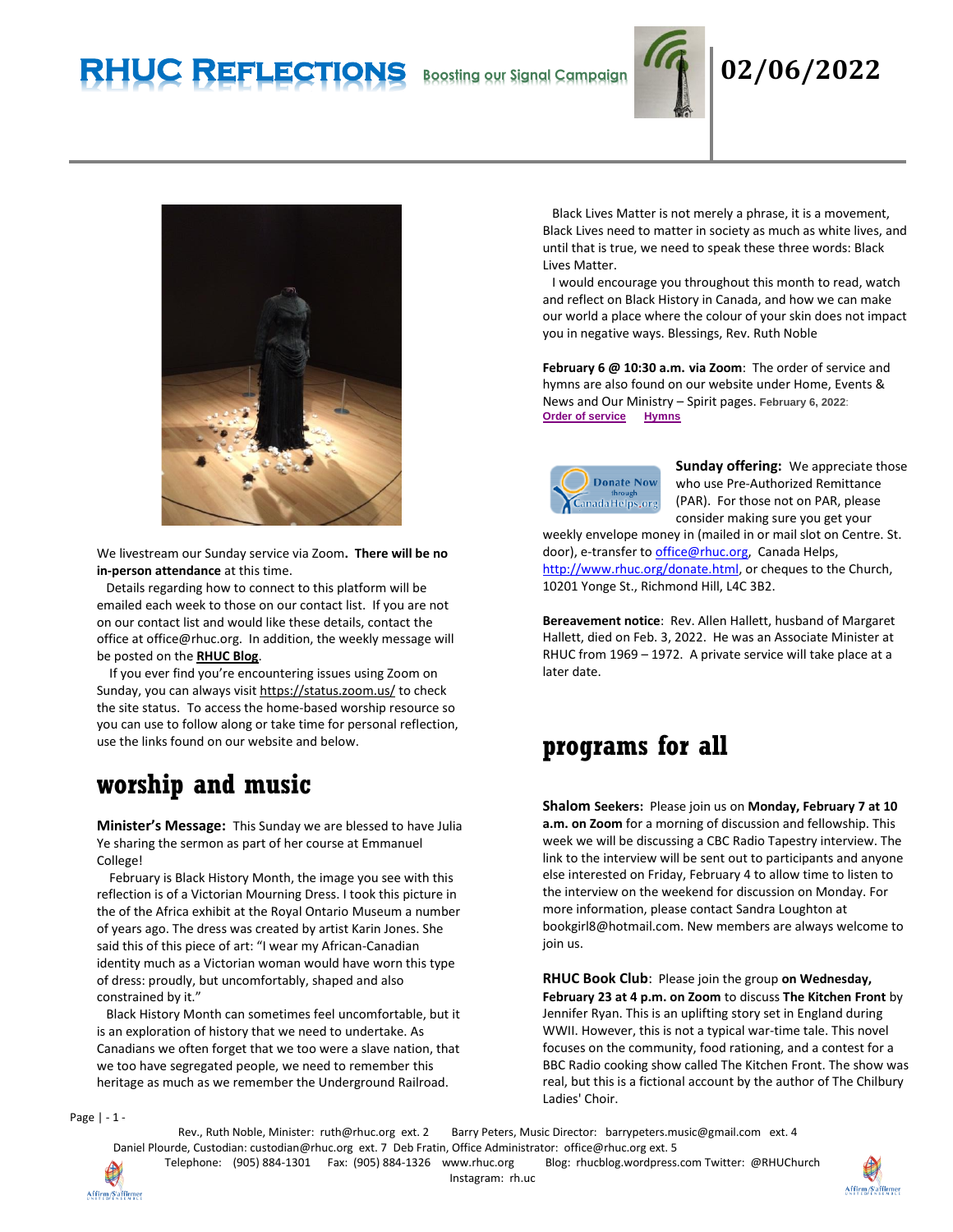

 Looking ahead to March, we'll be meeting on Wednesday the 30th at 4 p.m. on Zoom to discuss a novel set in contemporary England called **The Reading List** by Sara Nisha Adams.

"An unforgettable and heartwarming debut about how a chance encounter with a list of library books helps forge an unlikely friendship between two very different people in a London suburb."

 New members are always welcome to join in the fun! Please speak to Sandra Loughton, Facilitator, for more details about the book club.

**H.A.I.R.:** HAIR (Heretics, Agnostics, Infidels and Other Riffraff), meets every Monday from 7:00 – 8:15 pm. **We will continue to meet online, via Zoom, until further notice.** These discussions are open to anyone interested, and new members are always welcome. For further information, or to get the zoom link for our next meeting, please contact David Leyton-Brown at [dlbrown@yorku.ca](mailto:dlbrown@yorku.ca)

### **church news**

**Welcoming Rev. Karen Dale!:** If you are interested in helping to welcome Rev. Karen Dale to RHUC starting on February 14, here is an idea for you to think about. How about sending a blank greeting card or a "welcome" card to Karen saying you're looking forward to getting to know her/meeting her, etc.? Cards could be dropped off in the mail slot in the door on Centre Street or mailed to:

Rev. Karen Dale 10201 Yonge Street Richmond Hill, ON L4C 3B2

Submitted by: RHUC Search Committee and M & P Committee

**Congregational Update:** Friends - it is the time of year when we moving towards our **Annual Meeting** which is going to be held after worship on **Sunday April 3rd** rather than March 6th. In preparation we will be putting our Annual Report together and also undertaking our nominations process for leadership positions.

 We are also looking forward to welcoming Rev. Karen Dale on Feb 14th with a two week overlap with Rev, Ruth Noble as we transition to a new pastoral relationship.

 Over the past few weeks during our Sunday worship, Ruth has focused on abundance and stewardship. We have been invited to think about our gifts and responding with deep gratitude financially, but also with our time and talents.

 There are many ways to be involved in the life and mission of this congregation. Involvement creates opportunity for building community, learning, service to the life of our community, our neigbourhood and the wider world and ways to deepen our faith.

 Over the next few weeks, we will be doing a deeper dive into some of those opportunities to give you a chance to reflect on what is happening and how you might engage in new ways!

 Thank you everyone for all the ways that you make RHUC awesome!

*Jane Wedlock, Board Chair*

### **net zero**

**Upcoming events:** We have scheduled a third **Climate Lunch and Learn for February 6th, 2022.** Registration is at this link: [https://www.eventbrite.com/e/climate-lunch-and-learn-3](https://www.eventbrite.com/e/climate-lunch-and-learn-3-tickets-218772433237) [tickets-218772433237](https://www.eventbrite.com/e/climate-lunch-and-learn-3-tickets-218772433237)

The zoom link will be sent out in an email to you - so don't worry if you are not sure how to access it. Contact Esther Collier, Chair, Net Zero Committee at targetclimatechange@gmail.com if you want to chat or want me to send you the zoom link directly.

### **outreach**

### **Ageism - Japan's Respect for Aged Day**

"This national holiday traces its origins to 1947, when Nomadani-mura proclaimed September 15 Old Folks' Day (Toshiyori no Hi). Its popularity spread nationwide, and in 1966 it took its present name and status. Annually, [Japanese](https://en.wikipedia.org/wiki/Japanese_media)  [media](https://en.wikipedia.org/wiki/Japanese_media) take the opportunity to feature the elderly, reporting on the population and highlighting the oldest people in the country. On this holiday, people return home to visit and pay respect to the elders. Some people volunteer in neighborhoods by making and distributing free lunch boxes to older citizens. Entertainments are sometimes provided by teenagers and children with various keirokai performances. Special television programs are also featured by Japanese media on this holiday."

In 2000, Japan introduced long-term care insurance to make sure older people can afford proper health care. Citizens start paying into it when they are 40 and can access it when they are 65. Seniors contribute a 10 percent co-pay, and the government picks up the rest. As multigenerational households are declining significantly in Japan with older people living more and more on their own, Hashimoto says it's important that older people are no longer seen as 'the other.' If we can buy into a sense that ultimately the way in which we integrate all the people in our society and they integrate us, we'll benefit — all of us. I think that would be a good direction for us to move forward to."

Page | - 2 -

Rev., Ruth Noble, Minister: [ruth@rhuc.org](mailto:ruth@rhuc.org) ext. 2 Barry Peters, Music Director: barrypeters.music@gmail.com ext. 4 Daniel Plourde, Custodian: [custodian@rhuc.org](mailto:custodian@rhuc.org) ext. 7 Deb Fratin, Office Administrator: [office@rhuc.org](mailto:office@rhuc.org) ext. 5 Telephone: (905) 884-1301 Fax: (905) 884-1326 [www.rhuc.org](http://www.rhuc.org/) Blog: rhucblog.wordpress.com Twitter: @RHUChurch

Affirm/Saffirmer

Instagram: rh.uc